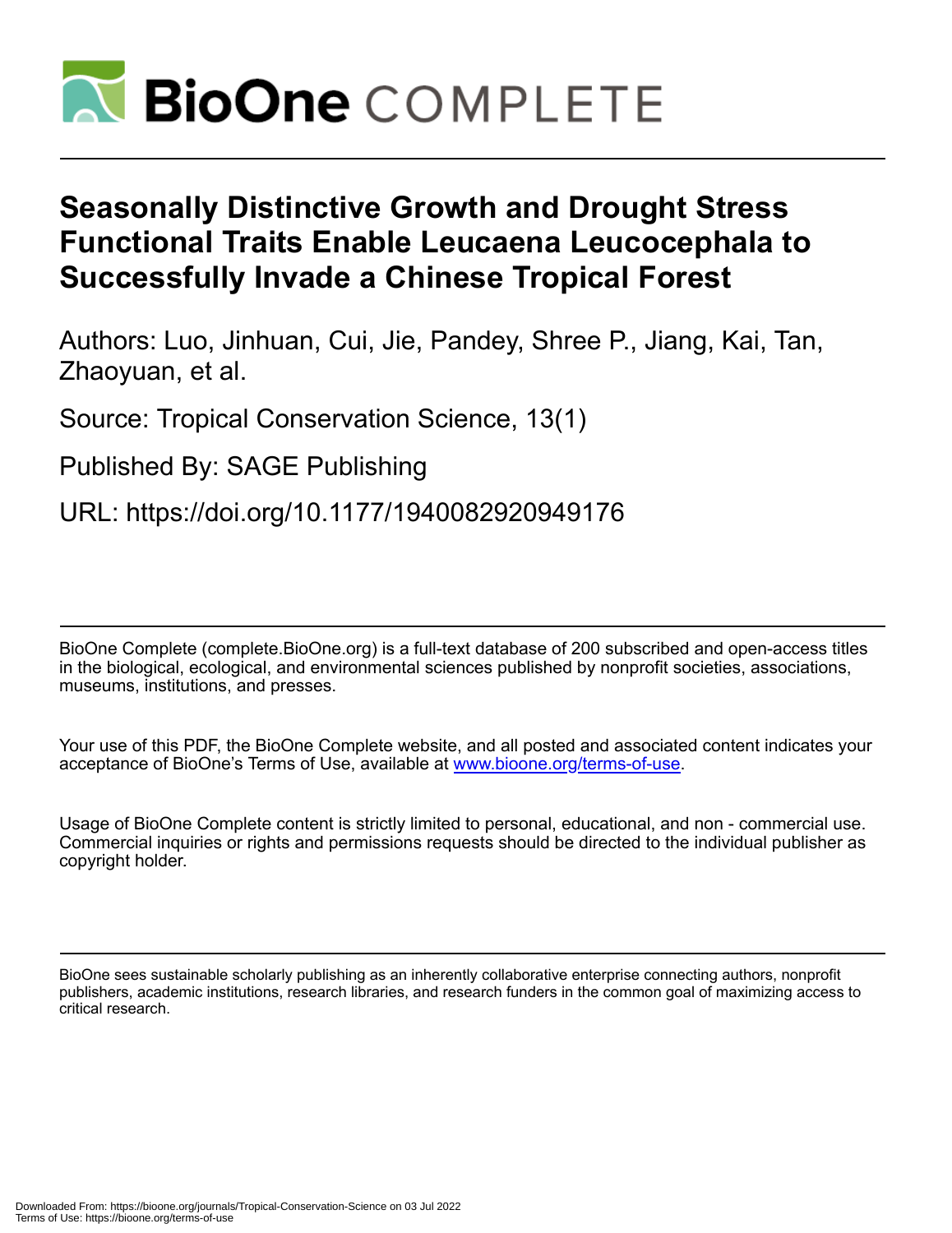## Seasonally Distinctive Growth and Drought Stress Functional Traits Enable Leucaena Leucocephala to Successfully Invade a Chinese Tropical Forest

Tropical Conservation Science Volume 13: 1–7 C The Author(s) 2020 Article reuse guidelines: [sagepub.com/journals-permissions](http://us.sagepub.com/en-us/journals-permissions) [DOI: 10.1177/1940082920949176](http://dx.doi.org/10.1177/1940082920949176) <journals.sagepub.com/home/trc>



Jinhuan Luo<sup>l</sup>, Jie Cui<sup>l</sup>, Shree P. Pandey<sup>2,3</sup>, Kai Jiang<sup>2,3</sup>, Zhaoyuan Tan<sup>2,3</sup>, Qifang He<sup>2,3</sup>, Hui Zhang<sup>2,3</sup> (0, and Wenxing Long<sup>2,3</sup>

#### Abstract

The nitrogen-fixing mimosid Leucaena leucocephala continues to be used for afforestation in degraded tropical forests. Yet, fast-growth and high drought stress tolerance enables L. leucocephala to outperform native species and L. leucocephala has been identified as one of the 100 most invasive species globally. This warrants development of effective control measures, including bio-controls, to prevent the spread of this species particularly across tropical islands. Here, we compare differences in key functional traits between L. leucocephala and eight dominant native species (Bridelia tomentosa, Radermachera frondosa, Lepisanthes rubiginosa, Rhaphiolepis indica, Pterospermum heterophyllum, Fissistigma oldhamii, Psychotria rubra and Cudrania cochinchinensis) in L. leucocephala invaded tropical forests of Hainan Island, China. Functional traits related to growth (photosynthesis rate, stomatal conductance and transpiration rate) and drought stress tolerance (leaf turgor loss point) were measured in wet and dry seasons to investigate whether these functional traits differed between L. leucocephala and the eight dominant native species. Our results demonstrate that L. leucocephala has significantly increased growth rates (at least two-fold) in both wet and dry seasons. Additionally, L. leucocephala shows significantly higher drought stress tolerance (lower TLP) in the dry season. These results indicate that L. leucocephala would almost certainly outperform the eight dominant native species and might successfully invade Hainan tropical forests. There is an urgent need to identify native species that have similar growth and drought stress tolerance traits to enable the development of effective strategies to control L. leucocephala on Hainan Island.

#### Keywords

drought stress tolerance, fast-growing, functional traits, invasion, tropical forest

The fast-growing, nitrogen-fixing species, *Leucaena leu*cocephala is widely used for restoring highly degraded tropical forests (Liu et al., 2018; Peng et al., 2019; Wolfe & van Bloem, 2012). Due to its deep roots, capacity to fix nitrogen, drought tolerance capacity, high protein content, and fast foliage growth, it has several potential usages such as serving as livestock fodder, and in controlling soil erosion (Liu et al., 2018; Wolfe & van Bloem, 2012). But it has also become an aggressive invader in many tropical and sub-tropical locations (e.g. on Hawaii islands) and is listed in '100 of the world's worst invasive alien species' (Global Invasive

1 Sanya Academy of Forestry

<sup>2</sup>College of Forestry/Wuzhishan National Long Term Forest Ecosystem Monitoring Research Station, Hainan University

<sup>3</sup>Key Laboratory of Genetics and Germplasm Innovation of Tropical Special Forest Trees and Ornamental Plants, Ministry of Education, College of Forestry, Hainan University

Received 23 April 2020; Revised 17 July 2020; Accepted 18 July 2020

The first three authors contributed equally to this work.

Corresponding Author:

Hui Zhang, College of Forestry, Hainan University, Haikou 570228, Hainan Province, P. R. China. Email: [993781@hainu.edu.cn](mailto:993781@hainu.edu.cn)

Creative Commons Non Commercial CC BY-NC: This article is distributed under the terms of the Creative Commons Attribution- $\bigcirc$   $\bigcirc$   $\bigcirc$ NonCommercial 4.0 License (https://creativecommons.org/licenses/by-nc/4.0/) which permits non-commercial use, reproduction and distribution of the work without further permission provided the original work is attributed as specified on the SAGE and Open Access pages (https://us.sagepub.com/en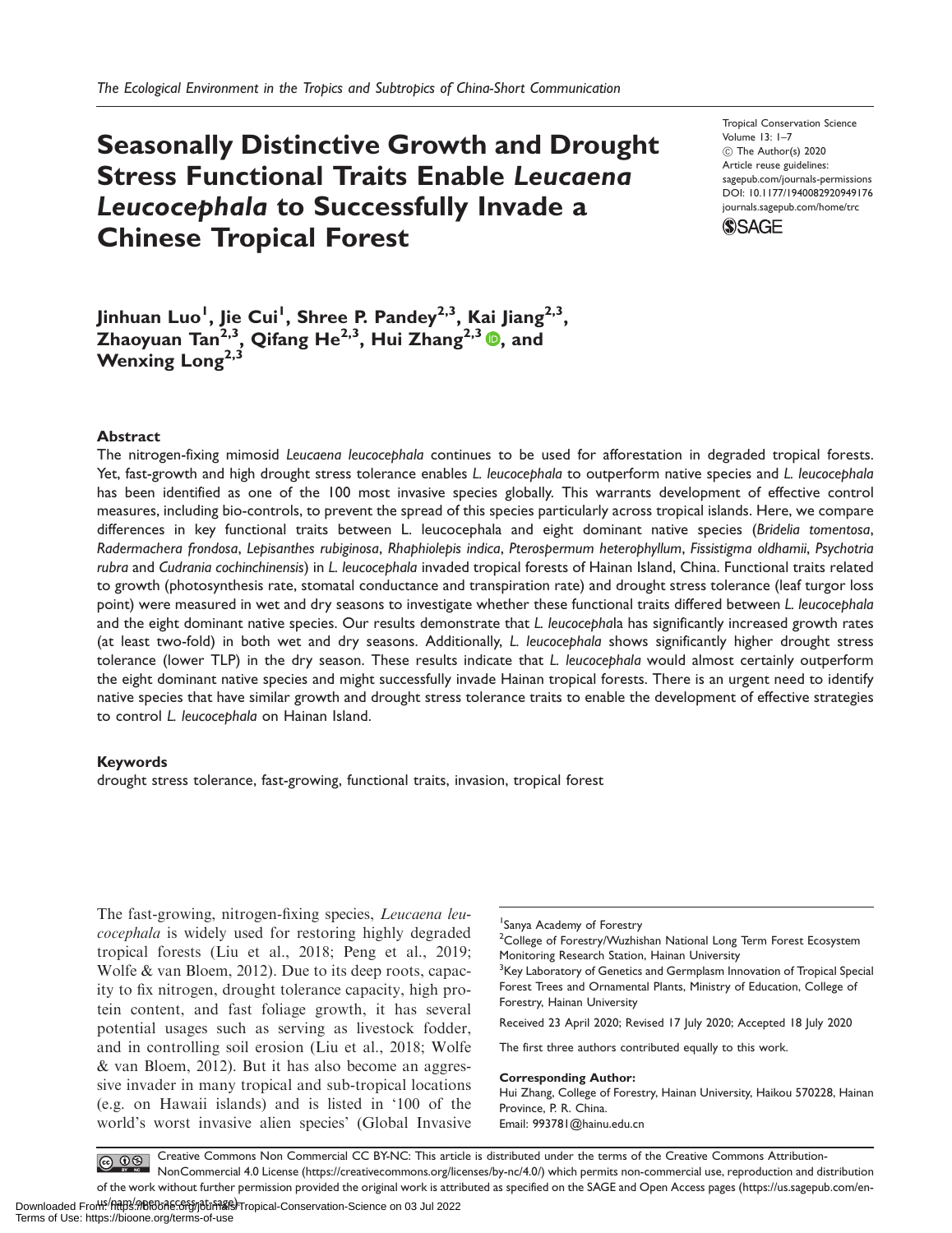Species Database, 2020; Richardson & Rejmánek, 2011). This warrants developing effective control measures (including bio-controls) to prevent the spread of this species, particularly across tropical islands.

Determining the key characteristics/traits of invasive exotic plant species that help them successfully invade the native plant ecosystem is critical their biological control (Funk et al., 2008; Moran et al., 2005; Seastedt, 2015). Traits that help exotic plant species to better adapt to the local environment and are functionally distinct from the native dominant plant species can facilitate invasion (Funk et al., 2008). Moreover, functionally similar plant species cannot coexist (MacArthur & Levins, 1967), and thus mixing plant species that are functionally similar to *L. leucocephala* may help in bio-control of L. leucocephala. Indeed, Liu et al. (2018) has found that Eucalyptus citriodora, which is functionally similar to L. leucocephala, was able to restrict latter's growth.

We hypothesize that *L. leucocephala's* nitrogen fixation and high drought stress tolerance capacity would, on one hand, help L. leucocephala to better adapt to the local environment as compared to the native dominant plant species (e.g., due to its higher growth rate). On the other hand, fast growth and high drought stress tolerance could enable L. leucocephala to be functionally distinct from the native dominant species. Thus, fast growth and high drought stress tolerance might be the key characteristics that help L. leucocephala to successfully invade tropical forests. To test this hypothesis in a tropical monsoon forest, which has been successfully invaded by L. leucocephala in Sanya City (China), we tested whether, i) L. leucocephala has significantly

higher growth rates across seasons as compared to the native dominant plant species, which have a suppressed growth between wet to dry season; ii) L. leucocephala is more drought tolerant than the dominant plant species in dry as well as in wet seasons; and, iii) whether the such high growth rates and drought stress tolerance enable L. leucocephala to be functionally distinct from dominant native species in both dry and wet seasons.

## **Methods**

### Study Area

The study site is located in Baopoling Mountain  $(109°30'30''E, 18°19'10''N)$ , at an elevation of 200 m, in Sanya City of the Hainan island, China (Figure 1). The study site has a tropical monsoon oceanic climate with a mean annual temperature of  $28^{\circ}$ C, precipitation of 1500 mm, with approximately 91% of the precipitation occurring between June to October (Luo et al., 2018). The vegetation of this area is described as tropical monsoon broad-leaf forest. In year 2016, L. leucocephala was introduced to recover a  $0.2 \text{ km}^2$  highly degraded area in Baopoling Mountain (Figure S1), but within 2 years, the old-growth tropical monsoon board-leaf forest had been successfully invaded by *L. leucocephala* (Figure S1).

#### Trait Collection and Measurement

We measured functional traits related to plant growth [maximum photosynthesis rate ( $\mu$ mol m<sup>-2</sup> s<sup>-1</sup>), stomatal conductance (mmol  $m^{-2}$  s<sup>-1</sup>), and transpiration rate ( $\mu$ mol m<sup>-2</sup> s<sup>-1</sup>)] and drought stress tolerance



Figure 1. The Map of the Location of the Study Site.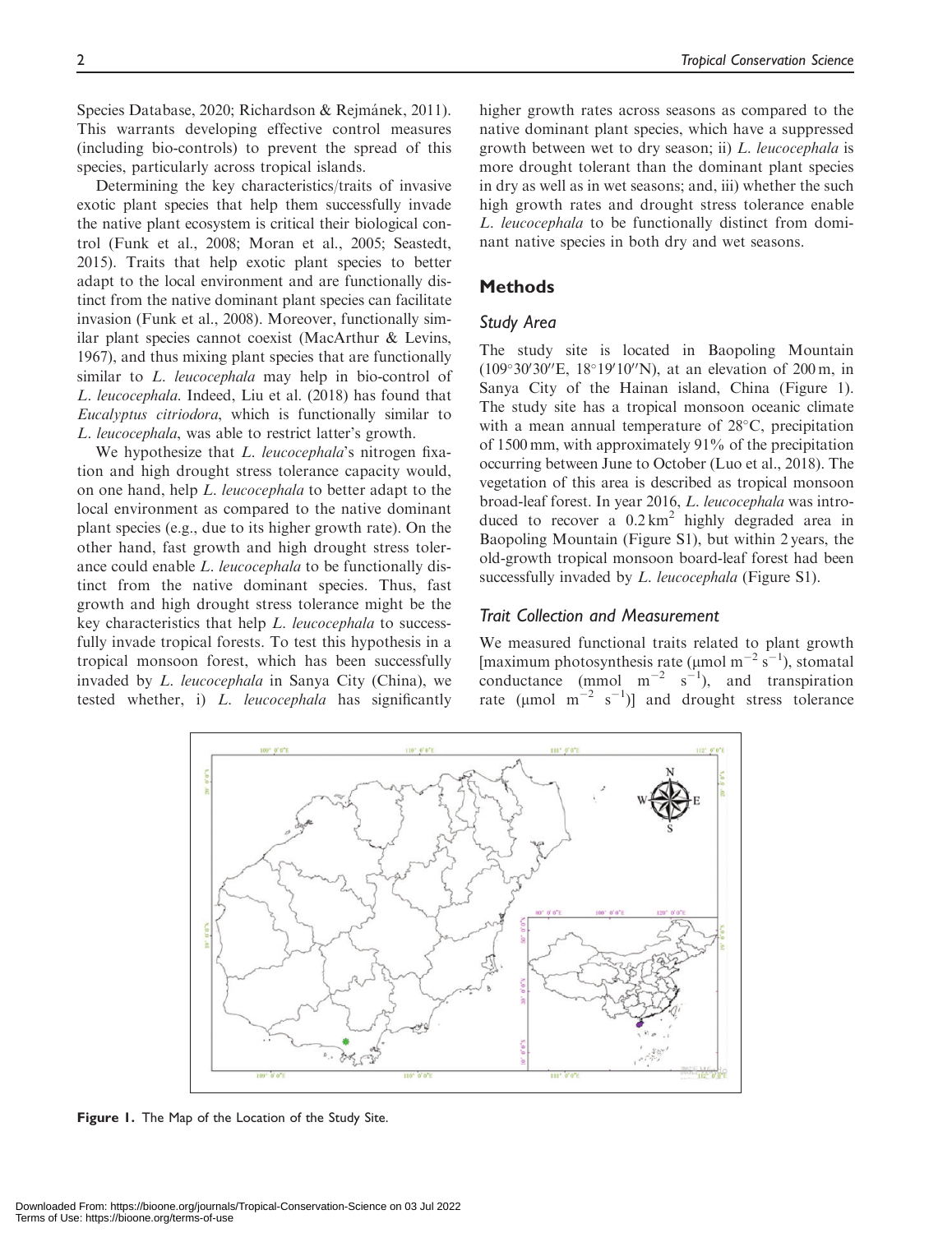(leaf turgor loss point, Mpa). All the sampling and measurements were made twice, in the peak of wet (August) and dry seasons (February) in 2019. 30 fully expanded and healthy leaves were collected from five mature individuals of L. leucocephala and eight native dominant species (Bridelia tomentosa, Radermachera frondosa, Lepisanthes rubiginosa, Rhaphiolepis indica, Pterospermum heterophyllum, Fissistigma oldhamii, Psychotria rubra and Cudrania cochinchinensis). We selected individuals that were healthy and with diameters at breast height (DBH) comparable to the mean DBH values of that species (Table S1). Traits were measured following the methods described in Hua et al. (2017) and). Detailed procedures for measuring these functional traits are described in the Supplementary Material.

## Data Analysis

We used paired t-test to compare the differences in all the traits between L. leucocephala and the eight dominant native species in both the seasons. We used Bartlett's test to insure that all the data met the requirements of homogeneity of variance, as required by paired t-test ( $P > 0.05$ , Tables S2 and S3). Principal component analysis (PCA) is effective for determining functional traits that could best discriminate plant species

(Zhu et al., 2013). Thus, we also utilized PCA to investigate whether the differences in growth rate and drought stress tolerance can (functionally) distinguish L. leucocephala from the eight dominant native species.

## **Results**

Our paired t-test results demonstrated that there was no significant variation in L. leucocephala's growth traits (transpiration rate, maximum photosynthesis rate and stomatal conductance) between the two seasons  $(P > 0.05$ , Figure 2 and Table S4). Whereas, the leaf turgor loss point in the wet season was significantly lower (1/6th) than that in the dry season ( $P < 0.05$ , Figure 2 and Table S4). In contrast, the eight native dominant species had significantly lower (1/4th–1/2th) transpiration rate, maximum photosynthesis rate, stomatal conductance and leaf turgor loss point in the dry season compared to those in the wet season ( $P < 0.05$ , Figure 2 and Table S4). Transpiration rate, maximum photosynthesis rate, stomatal conductance and leaf turgor loss point for L. leucocephala were 5–10 times higher than all the eight dominant native species in both the seasons  $(P < 0.05$ , Figure 3 and Table S5). However, there was no difference in leaf turgor loss



Figure 2. Differences in Functional Traits Associated With a Fast-Growth Strategy (Transpiration Rate (TR, µmol m $^{-2}$  s $^{-1}$ ), Maximum Photosynthesis Rate (A,  $\mu$ mol m $^{-2}$  s $^{-1}$ ), Stomatal Conductance (SC, mmol m $^{-2}$  s $^{-1}$ ) and Leaf Turgor Loss Point (TLP, Mpa)) in Wet and Dry Seasons for the Invasive Exotic Plant Species (Leucaena leucocephala) and the Eight Dominant Native Species (Bridelia tomentosa, Radermachera frondosa, Lepisanthes rubiginosa, Rhaphiolepis indica, Pterospermum heterophyllum, Fissistigma oldhamii, Psychotria rubra and Cudrania cochinchinensis) Respectively. \*\*indicates  $P < 0.001$  and NS (non-significant differences) indicates  $P > 0.05$  based on paired t-test.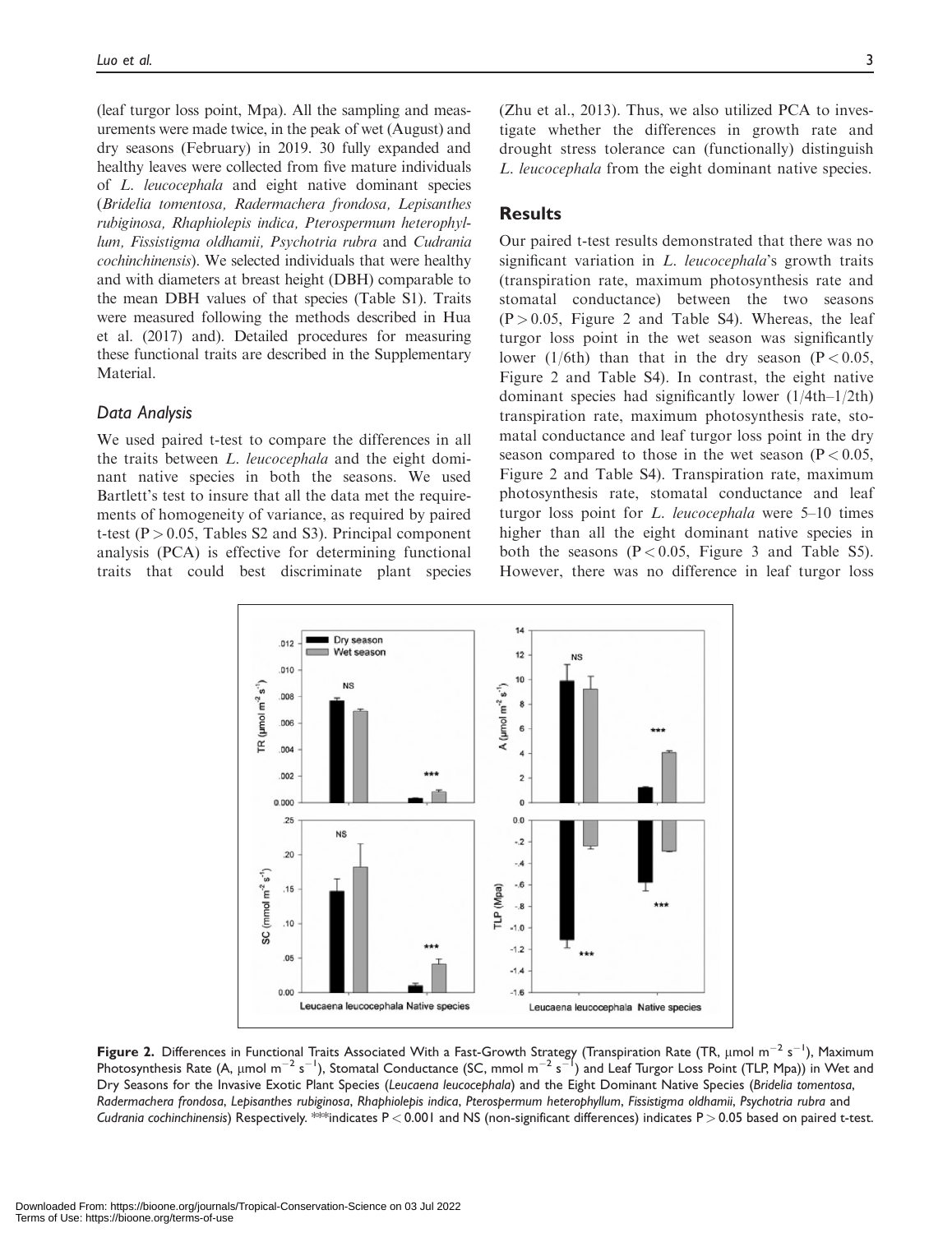

Figure 3. The Differences in the Four Functional Traits (Transpiration Rate, TR; Maximum Photosynthesis Rate, Amass; Stomatal Conductance, SC; and Leaf Turgor Loss Point, TLP) Between the Invasive Exotic Plant Species (Leucaena leucocephala) and Each of the Eight Dominant Native Plant Species. \*\* indicates P < 0.001 and NS (non-significant differences) indicates P > 0.05 based on paired t-test.

point between L. leucocephala and each of the eight dominant species in the wet season. But in the dry season, leaf turgor loss point of L. leucocephala was significantly lower (half) than those of the eight dominant species ( $P < 0.05$ , Figure 3 and Table S5). Results from the PCA showed that all the traits were able to discriminate L. leucocephala from the eight dominant native species (Figure 4 and Table 1).

## **Discussion**

Here, we provide evidence to support the hypothesis that higher drought tolerance of L. leucocephala in dry season assists in its fast growth throughout the year, as compared to the native dominate species in Hainan forest. Moreover, its high growth rate and drought stress tolerance could functionally distinguish L. leucocephala from the dominant native plant species. Thus, our study provides a physiological framework that explains the invasive behavior of L. leucocephala in Hainan island.

High photosynthetic rates can result in increased stomatal conductance (Lawson & Vialet-Chabrand, 2019; McAusland et al., 2016) and transpiration rates (Bucci et al., 2019; Maherali et al., 2008; Santos et al., 2018). L. leucocephala has evolved leaf traits for maximizing

photosynthetic capacity and increasing overall growth, which plausibly facilitates it to outperform the native dominant plant species. Since precipitation in the dry season in this tropical forest is only 1/10th of that in the wet season (Luo et al., 2018), plants are expected to suppress their photosynthesis as the water availability is a key constraint (Guan et al., 2015). Interestingly, photosynthesis rates of L. leucocephala were similar in wet and dry seasons, whereas the eight dominant native species suppressed their photosynthesis in the dry season. Therefore, we infer that photosynthesis rate is a key facilitator of L. leucocephala in outperforming native species.

No differences in leaf turgor loss point were noticed between *L. leucocephala* and the eight dominant native tree species in the wet season. Leaf turgor loss point is an indicator of water supply (Bartlett et al., 2012). Nearly 90% of the precipitation occurs in the wet season that insures sufficient water supply in this season. Leaf turgor loss point of L. leucocephala in the dry season was half of those for each of the eight dominant native species. Under limited water supply, plants with low leaf turgor loss point can maintain high stomatal conductance, photosynthesis and transpiration (Blackman et al., 2010; Mitchell et al., 2008; Sack et al., 2003).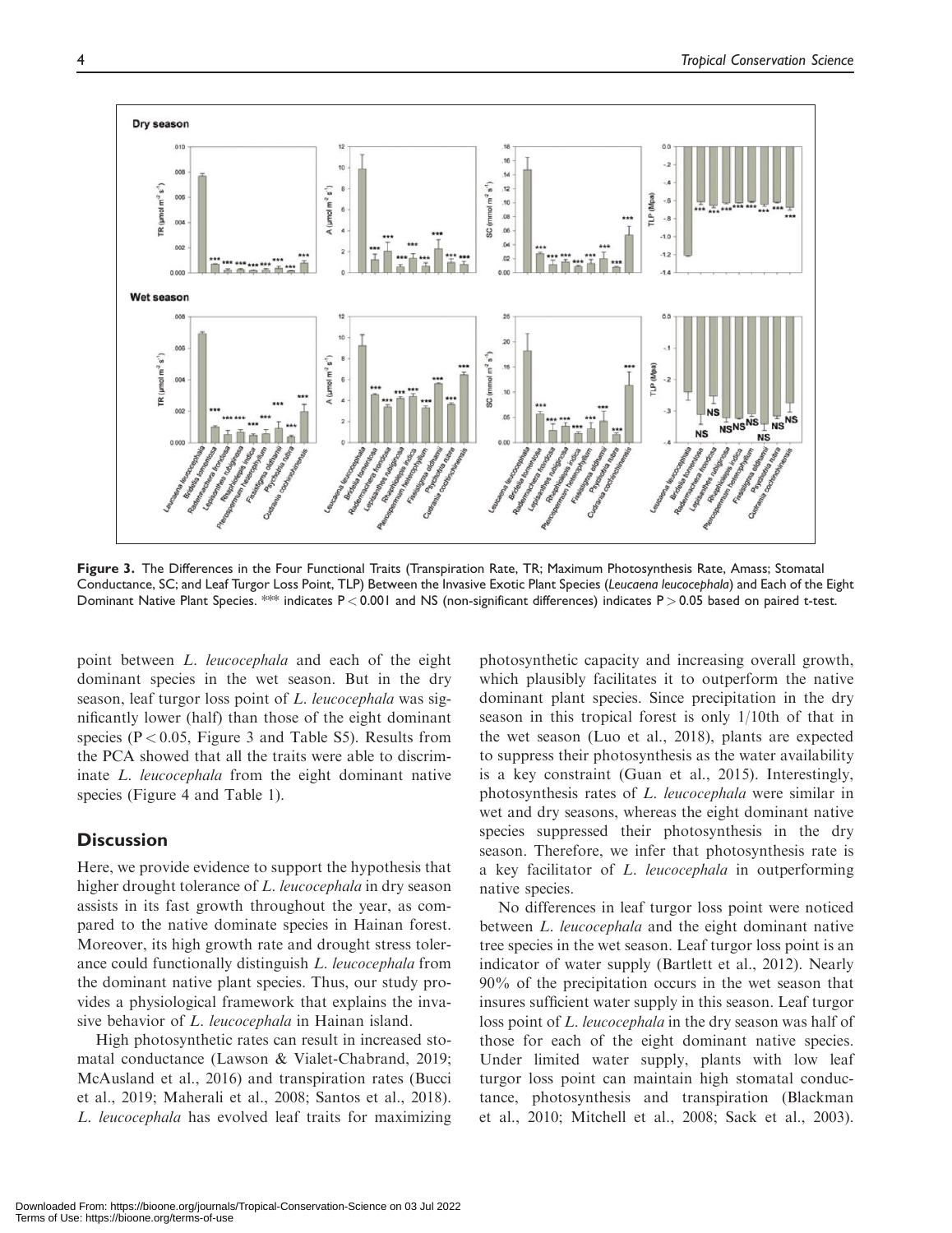

Figure 4. Principal Component Analysis (PCA) of the Four Functional Traits Associated With Fast Growth and Drought Stress Tolerance Between the Invasive Exotic Plant Species (Leucaena leucocephala) and the Eight Dominant Native Plant Species.

Table 1. The first two axes of a principal component analysis (PCA) for invasive exotic plant species (Leucaena leucocephala) and the eight dominant native species (Bridelia tomentosa, Radermachera frondosa, Lepisanthes rubiginosa, Rhaphiolepis indica, Pterospermum heterophyllum, Fissistigma oldhamii, Psychotria rubra and Cudrania cochinchinensis), based on four plant functional traits.

| Functional traits           | <b>PCI</b> | PC <sub>2</sub> |
|-----------------------------|------------|-----------------|
| Transpiration rate          | 0.51       | $-0.16$         |
| Maximum photosynthesis rate | 0.77       | $-0.15$         |
| Stomatal conductance        | 0.58       | $-0.19$         |
| Leaf turgor loss point      | 0.11       | 0.53            |

These include transpiration rate (µmol m $^{-2}$  s $^{-1}$ ), maximum photosynthesis rate (µmol m $^{-2}$  s $^{-1}$ ), stomatal conductance (mmol m $^{-2}$  s $^{-1})$  and leaf turgor loss point (Mpa). Bolds indiates significant (PC1 value OR PC2 value > 0.5).

Thus, the high drought stress tolerance is critical for L. leucocephala's growth, and assists it in outperforming native species.

The above inferences were supported by the results of PCA analysis, which discriminated *L. leucocephala* from

the native species on the basis of four growth- and draught tolerance- related traits (maximum photosynthesis rate, stomatal conductance, transpiration rate and leaf turgor loss point). As the key characteristics of invasive exotic plant species can significantly discriminate them from native plant species (Funk et al., 2008; Laughlin, 2014), we infer that these four traits could enable L. leucocephala to be functionally distinct from the native species.

We conclude that fast growth and high drought stress tolerance in the dry season could promote invasion of L. leucocephala in the tropical forests. A limitation of our study is that the inferences are drawn from a single year's data. However, previous studies have also found that high growth rate and drought stress tolerance can help L. leucocephala to successfully outperform the native forest species (Barros et al., 2020; Chiou et al., 2016; Wolfe & van Bloem, 2012). Therefore, it is safe to conclude that fast-growing capacities in wet as well as in dry seasons, and high drought stress tolerance in the dry season are the key traits that help L. leucocephala to successfully invade tropical forests.

## Implications for Conservation

The results of this study clearly revealed that L. leucocephala outperforms the eight dominant native species and can successfully invade Hainan tropical forests. There is an urgent need to identify native species that have similar growth and drought stress tolerance traits to enable their development as part of an effective strategy to control L. leucocephala invasion of forests on Hainan Island. Here, we have demonstrated that four functional traits (maximum photosynthesis rate, stomatal conductance, transpiration rate and leaf turgor loss point) can facilitate *L. leucocephala* to successfully invade the tropical forest. These four traits can be utilized to develop a 'native species selection' software (details see Wang et al., 2020) that would assist in the selection and deployment of multiple native tree species that are functionally similar to L. leucocephala for bio-control of L. leucocephala on Hainan island.

#### Acknowledgments

The authors thank Christine Verhille at the University of British Columbia for assistance with English language and grammatical editing of the manuscript.

#### Declaration of Conflicting Interests

The author(s) declare no potential conflicts of interest with respect to the research, authorship, and/or publication of this article.

## Funding

The author(s) disclosed receipt of the following financial support for the research, authorship, and/or publication of this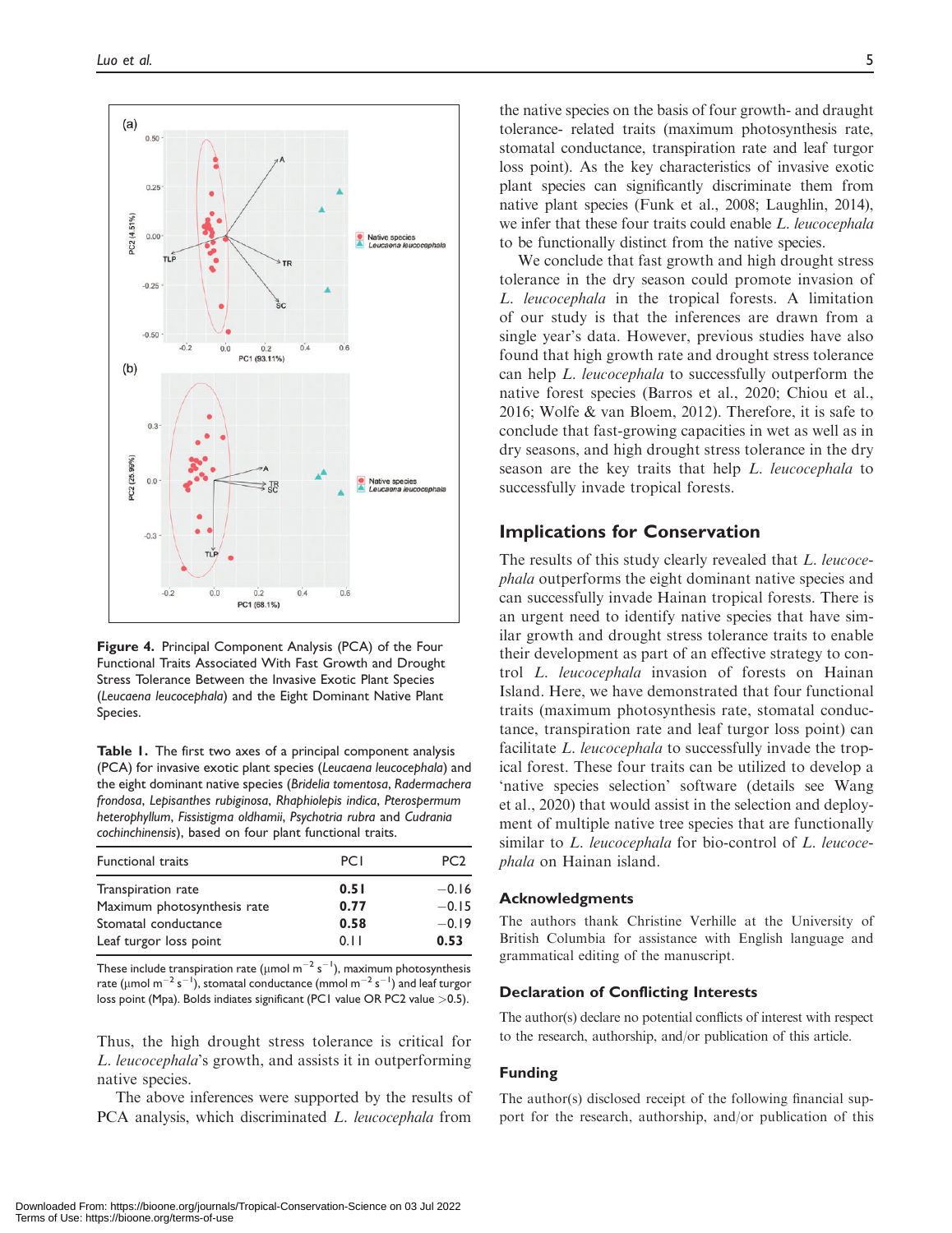article: This work was funded by RSanya Baopolin Restoration Research Project (RH2000008233), the National Natural Science Foundation of China (31770469) and a startup fund from Hainan University (KYQD (ZR) 1876).

## ORCID iD

Hui Zhang **b** <https://orcid.org/0000-0002-2180-4855>

### Supplemental material

Supplemental material for this article is available online.

#### **References**

- Barros, V., Melo, A., Santos, M., Nogueira, L., Frosi, G., & Santos, M. G. (2020). Different resource-use strategies of invasive and native woody species from a seasonally dry tropical forest under drought stress and recovery. Plant Physiology and Biochemistry, 147, 181–190.
- Bartlett, M. K., Scoffoni, C., & Sack, L. (2012). The determinants of leaf turgor loss point and prediction of drought tolerance of species and biomes: A global meta-analysis. Ecology Letters, 15(5), 393–405.
- Blackman, C. J., Brodribb, T. J., & Jordan, G. J. (2010). Leaf hydraulic vulnerability is related to conduit dimensions and drought resistance across a diverse range of woody angiosperms. The New Phytologist, 188(4), 1113-1123.
- Bucci, S. J., Carbonell Silletta, L. M., Garre, A., Cavallaro, A., Efron, S. T., Arias, N. S., Goldstein, G., & Scholz, F. G. (2019). Functional relationships between hydraulic traits and the timing of diurnal depression of photosynthesis. Plant, Cell & Environment, 42(5), 1603–1614.
- Chiou, C.-R., Chen, Y.-J., Wang, H.-H., & Grant, W. E. (2016). Predicted range expansion of the invasive plant leucaena leucocephala in the Hengchun Peninsula, Taiwan. Biological Invasions, 18(2), 381–394.
- Funk, J. L., Cleland, E. E., Suding, K. N., & Zavaleta, E. S. (2008). Restoration through reassembly: Plant traits and invasion resistance. Trends in Ecology & Evolution, 23(12), 695–703.
- Global Invasive Species Database. (2020). Species profile: Leucaena leucocephala. [http://www.iucngisd.org/gisd/spe](http://www.iucngisd.org/gisd/speciesname/Leucaena+leucocephala) [ciesname/Leucaena+leucocephala](http://www.iucngisd.org/gisd/speciesname/Leucaena+leucocephala)
- Guan, K., Pan, M., Li, H., Wolf, A., Wu, J., Medvigy, D., Caylor, K. K., Sheffield, J., Wood, E. F., Malhi, Y., Liang, M., Kimball, J. S., Saleska, S. R., Berry, J., Joiner, J., & Lyapustin, A. I. (2015). Photosynthetic seasonality of global tropical forests constrained by hydroclimate. Nature Geoscience, 8(4), 284–289.
- Hua, L., Chen, Y., Zhang, H., Fu, P., & Fan, Z. (2017). Stronger cooling effects of transpiration and morphology of the plants from a hot dry habitat than from a hot wet habitat. Functional Ecology, 31(12), 2202-2211.
- Laughlin, D. C. (2014). Applying trait-based models to achieve functional targets for theory-driven ecological restoration. Ecology Letters, 17(7), 771–784.
- Lawson, T., & Vialet-Chabrand, S. (2019). Speedy stomata, photosynthesis and plant water use efficiency. The New Phytologist, 221(1), 93–98.
- Liu, F., Gao, C., Chen, M., & Li, K. (2018). Above- and below-ground biomass relationships of leucaena leucocephala (lam.) de wit in different plant stands. PLoS One, 13(11), e0207059.
- Luo, H. X., Dai, S. P., Li, M. F., & Xi, Z. H. (2018). The climate characteristics of Hainan island from 1959-2015. Jiangsu Agricultural Science, 46(15), 261–268.
- MacArthur, R., & Levins, R. (1967). The limiting similarity, convergence, and divergence of coexisting species. The American Naturalist, 101(921), 377–385.
- Maherali, H., Sherrard, M. E., Clifford, M. H., & Latta, R. G. (2008). Leaf hydraulic conductance and photosynthesis are genetically correlated in an annual grass. New Phytologist, 180(1), 240–247.
- McAusland, L., Vialet-Chabrand, S., Davey, P., Baker, N. R., Brendel, O., & Lawson, T. (2016). Effects of kinetics of light-induced stomatal responses on photosynthesis and water-use efficiency. The New Phytologist, 211(4), 1209–1220.
- Mitchell, P. J., Veneklaas, E. J., Lambers, H., & Burgess, S. S. (2008). Leaf water relations during summer water deficit: Differential responses in turgor maintenance and variation in leaf structure among different plant communities in South-Western Australia. Plant, Cell & Environment, 31(12), 1791–1802.
- Moran, V. C., Hoffmann, J. H., & Zimmermann, H. G. (2005). Biological control of invasive alien plants in South Africa: Necessity, circumspection, and success. Frontiers in Ecology and the Environment, 3(2), 71–77.
- Peng, S.-H., Wang, H.-H., & Kuo, Y.-L. (2019). Methods for preventing the invasion of leucaena leucocephala in coastal forests of the Hengchun Peninsula, Taiwan. Taiwan Journal of Forest Science, 34(2), 99–112.
- Richardson, D. M., & Rejmánek, M. (2011). Trees and shrubs as invasive alien species—A global review. Diversity and Distributions, 17(5), 788–809.
- Sack, L., Cowan, P., Jaikumar, N., & Holbrook, N. (2003). The 'hydrology'of leaves: Co-ordination of structure and function in temperate woody species. Plant, Cell and Environment, 26(8), 1343–1356.
- Santos, V. A. H. F. D., Ferreira, M. J., Rodrigues, J. V. F. C., Garcia, M. N., Ceron, J. V. B., Nelson, B. W., & Saleska, S. R. (2018). Causes of reduced leaf-level photosynthesis during strong El niño drought in a Central amazon Forest. Global Change Biology, 24(9), 4266–4279.
- Seastedt, T. R. (2015). Biological control of invasive plant species: A reassessment for the anthropocene. The New Phytologist, 205(2), 490–502.
- Wang, C., Zhang, H., Liu, H., Jian, S., Yan, J., & Liu, N. (2020). Application of a trait-based species screening framework for vegetation restoration in a tropical coral island of China. Functional Ecology, 34(6), 1193–1134.
- Wolfe, B. T., & van Bloem, S. J. (2012). Subtropical dry Forest regeneration in grass-invaded areas of Puerto Rico: Understanding why leucaena leucocephala dominates and